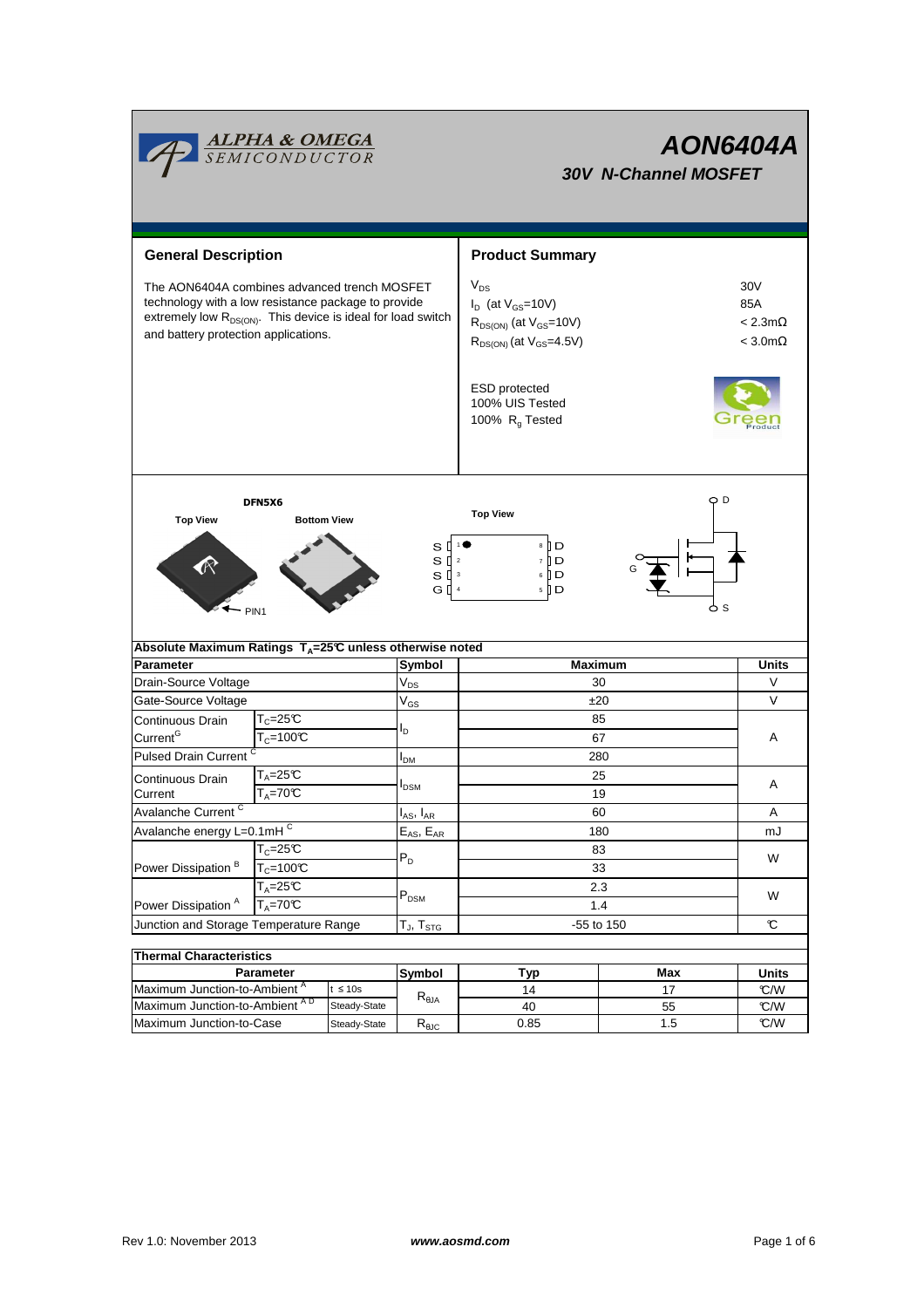## **Electrical Characteristics (TJ=25°C unless otherwise noted)**

| Symbol                         | <b>Parameter</b>                                   | <b>Conditions</b>                                                                           | Min  | Typ            | Max  | <b>Units</b> |
|--------------------------------|----------------------------------------------------|---------------------------------------------------------------------------------------------|------|----------------|------|--------------|
| <b>STATIC PARAMETERS</b>       |                                                    |                                                                                             |      |                |      |              |
| <b>BV<sub>DSS</sub></b>        | Drain-Source Breakdown Voltage                     | $ID=250\mu A$ , $VGS=0V$                                                                    | 30   | 36             |      | V            |
| $I_{\text{DSS}}$               | Zero Gate Voltage Drain Current                    | $V_{DS} = 30V$ , $V_{GS} = 0V$                                                              |      |                | 1    | μA           |
|                                |                                                    | $T = 55C$                                                                                   |      |                | 5    |              |
| $I_{GSS}$                      | Gate-Body leakage current                          | $V_{DS}$ =0V, $V_{GS}$ = ±16V                                                               |      |                | 10   | uA           |
| $\mathsf{V}_{\mathsf{GS(th)}}$ | Gate Threshold Voltage                             | V <sub>DS</sub> =V <sub>GS</sub> I <sub>D</sub> =250µA                                      | 1.3  | 1.85           | 2.4  | V            |
| $I_{D(ON)}$                    | On state drain current                             | $V_{\text{GS}}$ =10V, $V_{\text{DS}}$ =5V                                                   | 280  |                |      | A            |
| $R_{DS(ON)}$                   | Static Drain-Source On-Resistance                  | $V_{GS}$ =10V, I <sub>D</sub> =20A                                                          |      | 1.9            | 2.3  |              |
|                                |                                                    | $T_{\rm J}$ =125°C                                                                          |      | 2.8            | 3.4  | $m\Omega$    |
|                                |                                                    | V <sub>GS</sub> =4.5V, I <sub>D</sub> =20A                                                  |      | 2.4            | 3    | $m\Omega$    |
| $g_{\text{FS}}$                | <b>Forward Transconductance</b>                    | $\overline{V_{DS}}$ =5 $\overline{V}$ , I <sub>D</sub> =20A                                 |      | 130            |      | S            |
| $\rm V_{SD}$                   | Diode Forward Voltage                              | $IS=1A, VGS=0V$                                                                             |      | 0.67           | 1    | V            |
| $I_{\rm S}$                    | Maximum Body-Diode Continuous Current <sup>G</sup> |                                                                                             |      |                | 85   | A            |
| <b>DYNAMIC PARAMETERS</b>      |                                                    |                                                                                             |      |                |      |              |
| $C_{\text{iss}}$               | Input Capacitance                                  | $V_{\text{GS}} = 0V$ , $V_{\text{DS}} = 15V$ , f=1MHz                                       | 3450 | 4335           | 5210 | pF           |
| $C_{\rm oss}$                  | <b>Output Capacitance</b>                          |                                                                                             | 500  | 720            | 950  | pF           |
| $C_{\rm rss}$                  | Reverse Transfer Capacitance                       |                                                                                             | 260  | 435            | 610  | pF           |
| R <sub>g</sub>                 | Gate resistance                                    | $V_{GS}$ =0V, $V_{DS}$ =0V, f=1MHz                                                          | 1    | $\overline{2}$ | 3    | Ω            |
| <b>SWITCHING PARAMETERS</b>    |                                                    |                                                                                             |      |                |      |              |
| $Q_q(10V)$                     | <b>Total Gate Charge</b>                           | $V_{\text{gs}} = 10V$ , $V_{\text{ps}} = 15V$ , $I_{\text{p}} = 20A$                        | 55   | 71             | 86   | nC           |
| $Q_q(4.5V)$                    | <b>Total Gate Charge</b>                           |                                                                                             | 25   | 33             | 40   | nC           |
| $Q_{gs}$                       | Gate Source Charge                                 |                                                                                             |      | 10             |      | nC           |
| $\mathsf{Q}_{\mathsf{gd}}$     | Gate Drain Charge                                  |                                                                                             |      | 16             |      | nC           |
| $t_{D(0n)}$                    | Turn-On DelayTime                                  |                                                                                             |      | 10             |      | ns           |
| $\mathsf{t}_{\mathsf{r}}$      | Turn-On Rise Time                                  | $V_{GS}$ =10V, $V_{DS}$ =15V, R <sub>1</sub> =0.75 $\Omega$ ,<br>$R_{\text{GEN}} = 3\Omega$ |      | 6.5            |      | ns           |
| $t_{D(\text{off})}$            | Turn-Off DelayTime                                 |                                                                                             |      | 75.5           |      | ns           |
| $\mathbf{t}_\text{f}$          | <b>Turn-Off Fall Time</b>                          |                                                                                             |      | 17.5           |      | ns           |
| $t_{rr}$                       | Body Diode Reverse Recovery Time                   | $I_F = 20A$ , dl/dt=500A/ $\mu$ s                                                           |      | 29             | 35   | ns           |
| $Q_{rr}$                       | Body Diode Reverse Recovery Charge                 | $I_F = 20A$ , dl/dt=500A/ $\mu$ s                                                           |      | 13.5           |      | nC           |

A. The value of R<sub>ala</sub> is measured with the device mounted on 1in<sup>2</sup> FR-4 board with 2oz. Copper, in a still air environment with T<sub>A</sub> =25°C. The Power dissipation  $P_{DSM}$  is based on R  $_{\theta_1A}$  and the maximum allowed junction temperature of 150°C. The value in any given application depends on the user's specific board design, and the maximum temperature of 150°C may be used if the PCB allows it.

B. The power dissipation P<sub>D</sub> is based on T<sub>J(MAX)</sub>=150°C, using junction-to-case thermal resistance, and is more useful in setting the upper<br>dissipation limit for cases where additional heatsinking is used.

C. Repetitive rating, pulse width limited by junction temperature  $T_{J(MAX)}$ =150°C. Ratings are based on low frequency and duty cycles to keep initial  $T_{\text{J}} = 25^{\circ}$  C.

D. The R<sub>θJA</sub> is the sum of the thermal impedence from junction to case R<sub>θJC</sub> and case to ambient.<br>E. The static characteristics in Figures 1 to 6 are obtained using <300μs pulses, duty cycle 0.5% max.

F. These curves are based on the junction-to-case thermal impedence which is measured with the device mounted to a large heatsink, assuming a maximum junction temperature of  $T_{J(MAX)}$ =150°C. The SOA curve provides a single pulse rating.

G. The maximum current rating is package limited.

H. These tests are performed with the device mounted on 1 in<sup>2</sup> FR-4 board with 2oz. Copper, in a still air environment with T<sub>A</sub>=25°C.

THIS PRODUCT HAS BEEN DESIGNED AND QUALIFIED FOR THE CONSUMER MARKET. APPLICATIONS OR USES AS CRITICAL COMPONENTS IN LIFE SUPPORT DEVICES OR SYSTEMS ARE NOT AUTHORIZED. AOS DOES NOT ASSUME ANY LIABILITY ARISING OUT OF SUCH APPLICATIONS OR USES OF ITS PRODUCTS. AOS RESERVES THE RIGHT TO IMPROVE PRODUCT DESIGN, FUNCTIONS AND RELIABILITY WITHOUT NOTICE.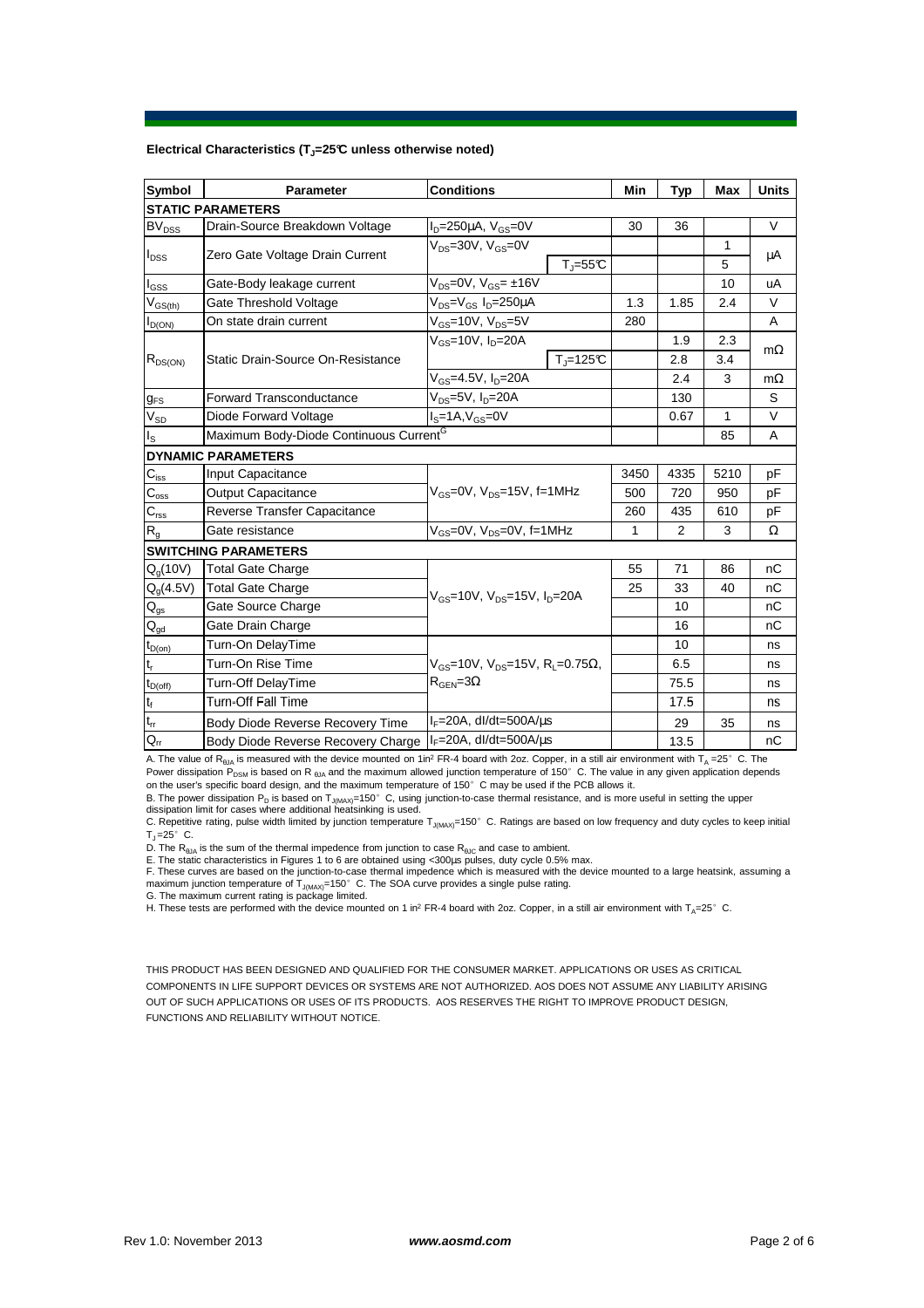**TYPICAL ELECTRICAL AND THERMAL CHARACTERISTICS**

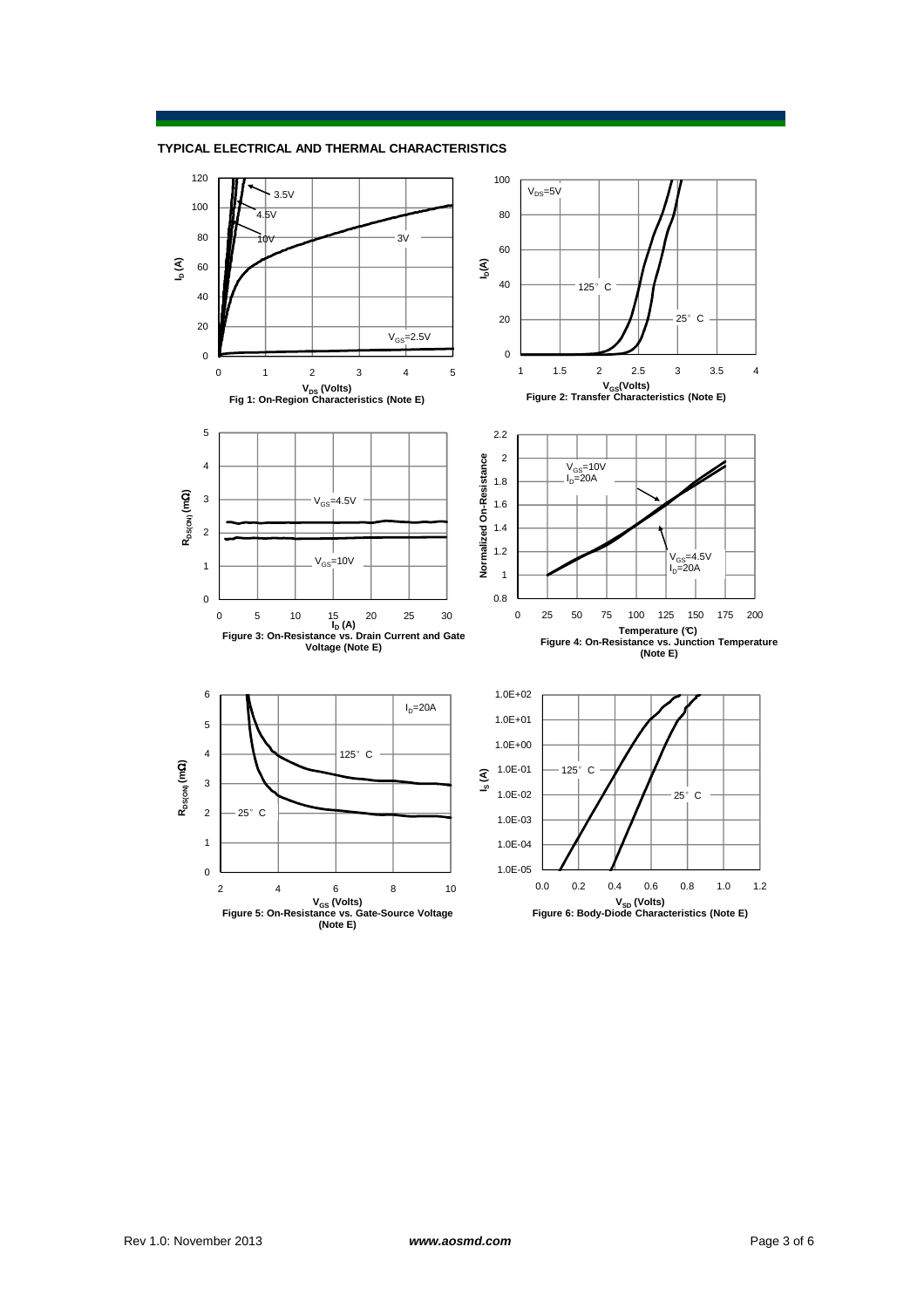

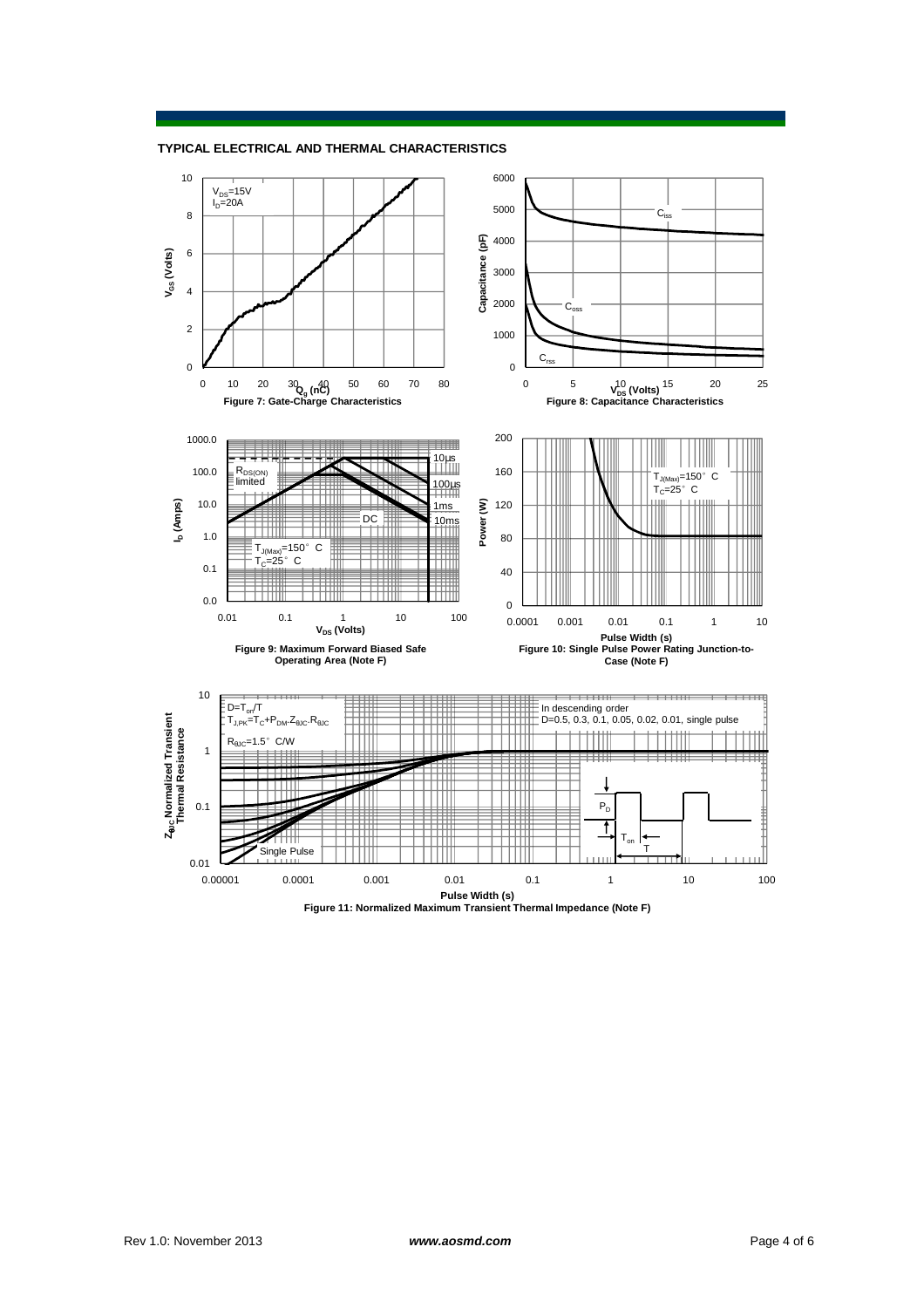**TYPICAL ELECTRICAL AND THERMAL CHARACTERISTICS**